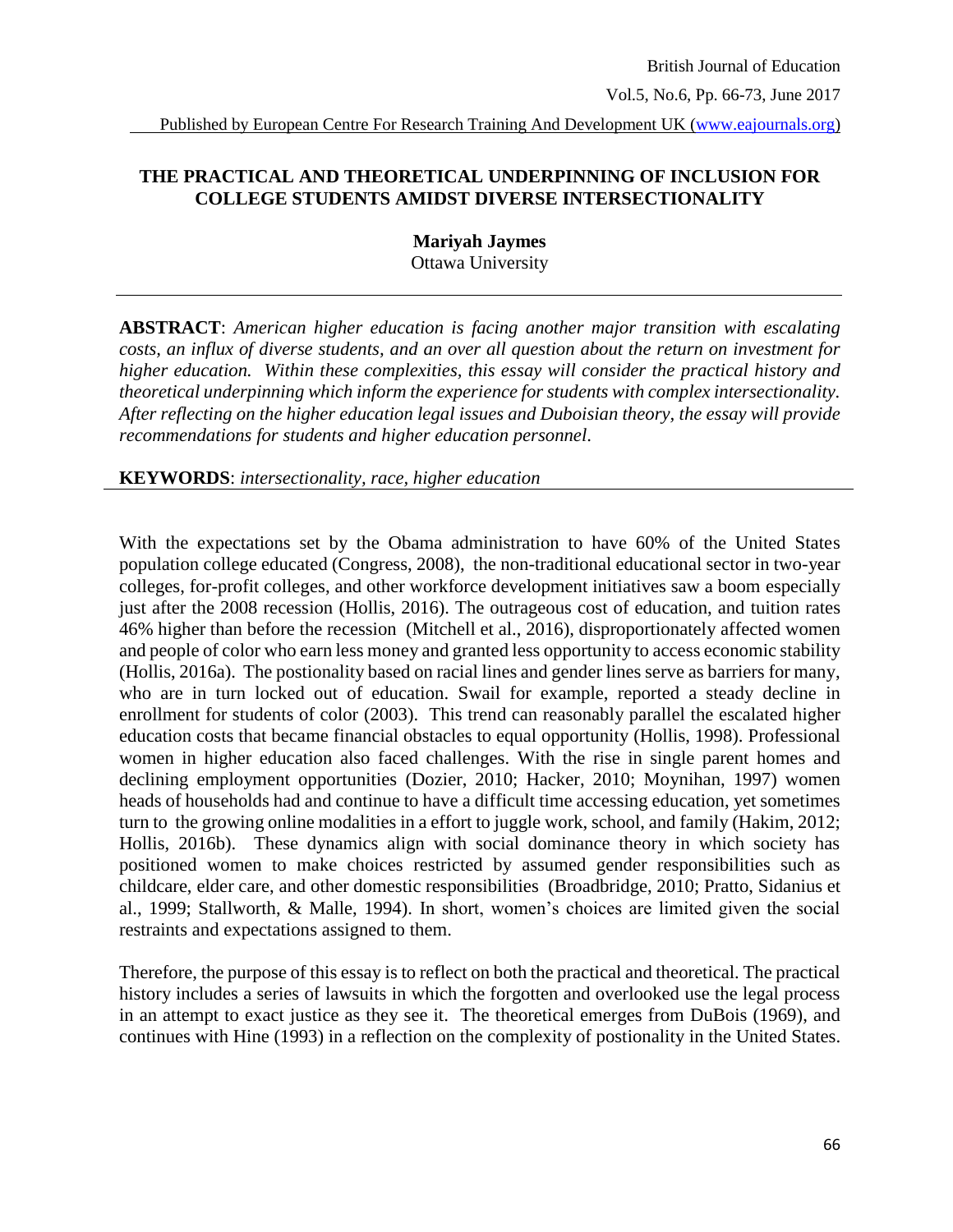Vol.5, No.6, Pp. 66-73, June 2017

#### Published by European Centre For Research Training And Development UK (www.eajournals.org)

#### **The Practical Vantage Point**

The contention around race and discrimination hit all-time highs in the midst of the 2008-2009 recession. Discrimination cases based on race, religion, and disability were filed at higher rates than the previous year. Researchers stated that harassment and aggression on the job probably occurred at higher rates during this financial downturn (Weber, Powell & KRC Research, 2013). The trend of heightened harassment continued in the recession with age discrimination reaching its second highest level. Thirty-six percent of complaints were based on race and another 30% of complaints were based on gender. Retaliation complaints were also high, at 36%; the EEOC won \$294 million in damages and settlement for discrimination complainant (EEOC, 2017). This record high illustrated the United States' ubiquitous and omnipresent strife around race and gender; undeniably such consternation encompassed education.

Race and gender have been elements, which fostered exclusion through the history of education (Bowman, 2016). With each group that the dominant culture wished to exclude, the need for a new type of school developed. For example, differences in religious beliefs yielded religious based schools like Yeshiva University, Brigham Young University, and Notre Dame University. Segregation and intense prejudice resulted in historically black colleges such as Howard University, North Carolina Agriculture and Technical, and Lincoln University. The need for women's education resulted in women's schools such as Smith College, Wellesley College, and Trinity Washington University. Even President Truman through executive order recommitted to the community college sector as a low- cost way to educate veterans returning home from World War II (Truman Library & Museum, 2010). Since that time, Hispanic Serving Institutions have evolved to serve the United States' increasing Hispanic population.

These competing interests along racial, gender, and religious lines led to court cases defending the rights of those excluded from education. In *Mendez v. Westiminister* (1946) Mexican American parents sued the California school districts for segregating the schools, claiming that it violated the children's constitutional rights (Martin, 1997). This case which challenged the separate but equal application of the 14<sup>th</sup> Amendment (U. S. Const. amend. XIV).

served as an important precursor to *Brown versus the Board of Education. Brown v. the Board of Education* (1954), as the landmark Supreme Court Case ruled on the federal level that separated did not mean equal access to educational opportunities. Despite the passing of *Brown v. Board*, Southern states resisted compliance. Further, secondary and post-secondary schools are more segregated than they were in 1954 (Burgess, Wilson, & Lupton, 2005).

Some higher education institutions turned to racial quotas to desegregate. Black students began attending predominately white post-secondary institutions in record numbers. The unprecedented access gave way to a growing educated black middle class. However, the practice of racial quotas later contested in 1978 in *the University of California Regents v. Bakke*. The ruling stated the racial quotas were a violation of the 14<sup>th</sup> Amendment, yet race could be considered in admissions. But in 2001, the rule was again trimmed in *Johnson v. The University of Georgia*, when schools were prohibited from adding points to applicants of color, and that such a point system was an unfair method for creating campus diversity. Yet again, in 2003 *Grutter v. Bollinger*, the Supreme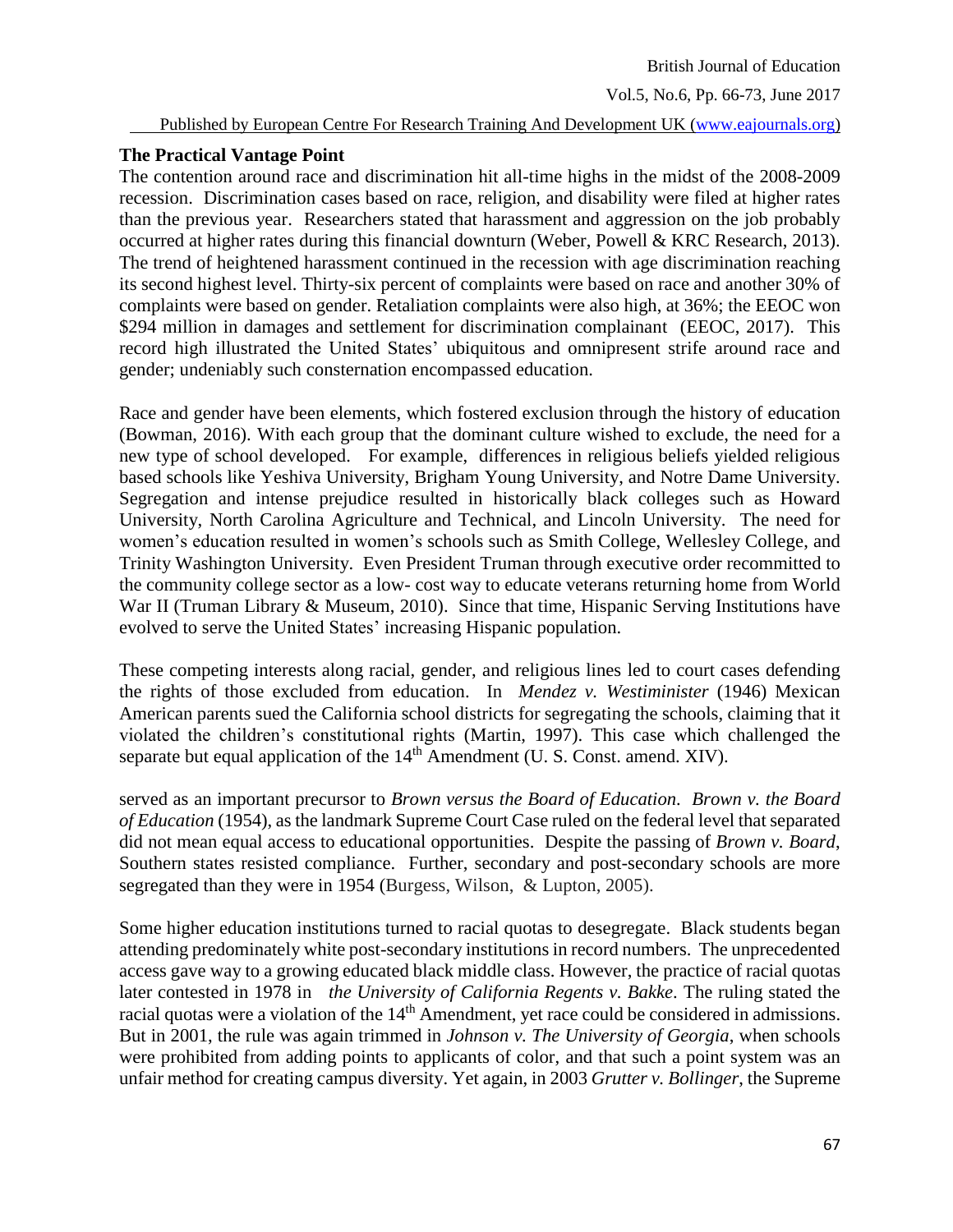#### Vol.5, No.6, Pp. 66-73, June 2017

Published by European Centre For Research Training And Development UK (www.eajournals.org)

Court did uphold the decision for colleges and universities to consider race in the admissions process.

In *Fisher v. the University of Texas-Austin*, Fisher (2013), who attended Tulane University after being denied admission to the University of Texas Austin, The Supreme Court stated that affirmative action is lawful, and that affirmative action programs should be closely monitored. After more restrictions were put on affirmative action in college admissions, the case was returned to the 5<sup>th</sup> Circuit. In 2016, the case was ruled in favor of University of Texas-Austin that did pass standards showing the Supreme Court that its race- conscious admissions process worked within the bounds of the United States Constitution.

Education has been a major battleground for gender equality as well. Since June 23, 1972, Title IX has been in place to protect people, men and women, against discrimination in education and other federally funded entities, on the basis of gender. In early years after Title IX was passed, the application of Title IX granted women equal access to sports (Boyce 2002; Pauline, 2012). Pieronek (2004) and Walters and McNeely(2010) applied Title IX to science, technology, engineering and math careers (STEM) as women are traditionally underrepresented in these arenas. The diminished presence for women in STEM careers evolved from the lacking presence of female college students; women avoided the field as many were not comfortable when professors discredited their viability to operate in the science and technology spaces.

As late as 2016, a student filed a sex discrimination case against the University of Cincinnati for gender discrimination in her physics lab. The school had originally told the complainant, Helmecki, that she could only have a same-sex physics lab partner. She claimed this violated Title IX; the school settled with her out of court for \$22,500 and \$85,000 to the law firm for fees (Murphy, 2016).

In education, the battle for access and equity continued. Access and equity issues had a new frontier of fighting for the rights of the transgender community (Buzuvis, 2013). Transgender students do not often experience the same protections, while they should, as such students continue to struggle to gain fair access to sports (Skinner-Thompson, & Turner, 2013; Sykes, 2006). In 2015, *Johnston v. University of Pittsburgh of the Commonwealth System of Higher Education,* Seamus Johnston sued the University of Pittsburgh for rights to use the bathroom of choice based on a sex assignment transition. The court ruled against Johnston, "alleging that Johnston had not transitioned enough (i.e. undergone sex reassignment surgery) and that there are no protections based on gender identity to be found under Title IX or the Equal Protection Clause of the Fourteenth Amendment: (Ford, para. 2, 2015). Often seeking refuge in the LGBTQ community of students (Hollis & McCalla, 2013), gender and sexual minorities still s struggle to gain acceptance an inclusion on campus (Cullen, & Smart, 1991; Rabelo & Cortina, 2014).

# **The Theoretical Vantage Point**

What has become increasingly complex is the intersectionality of positions that are embodied in college students. Specifically, Closson (2010) commented diversity of positionalities that students might struggle through when attending post-secondary education. Similarly, Hayes and Colin (1994) were some of the first researchers to consider the multiple positions (race, gender, age, religious, sexual orientation) within students. Therefore, contemporary education and andragogy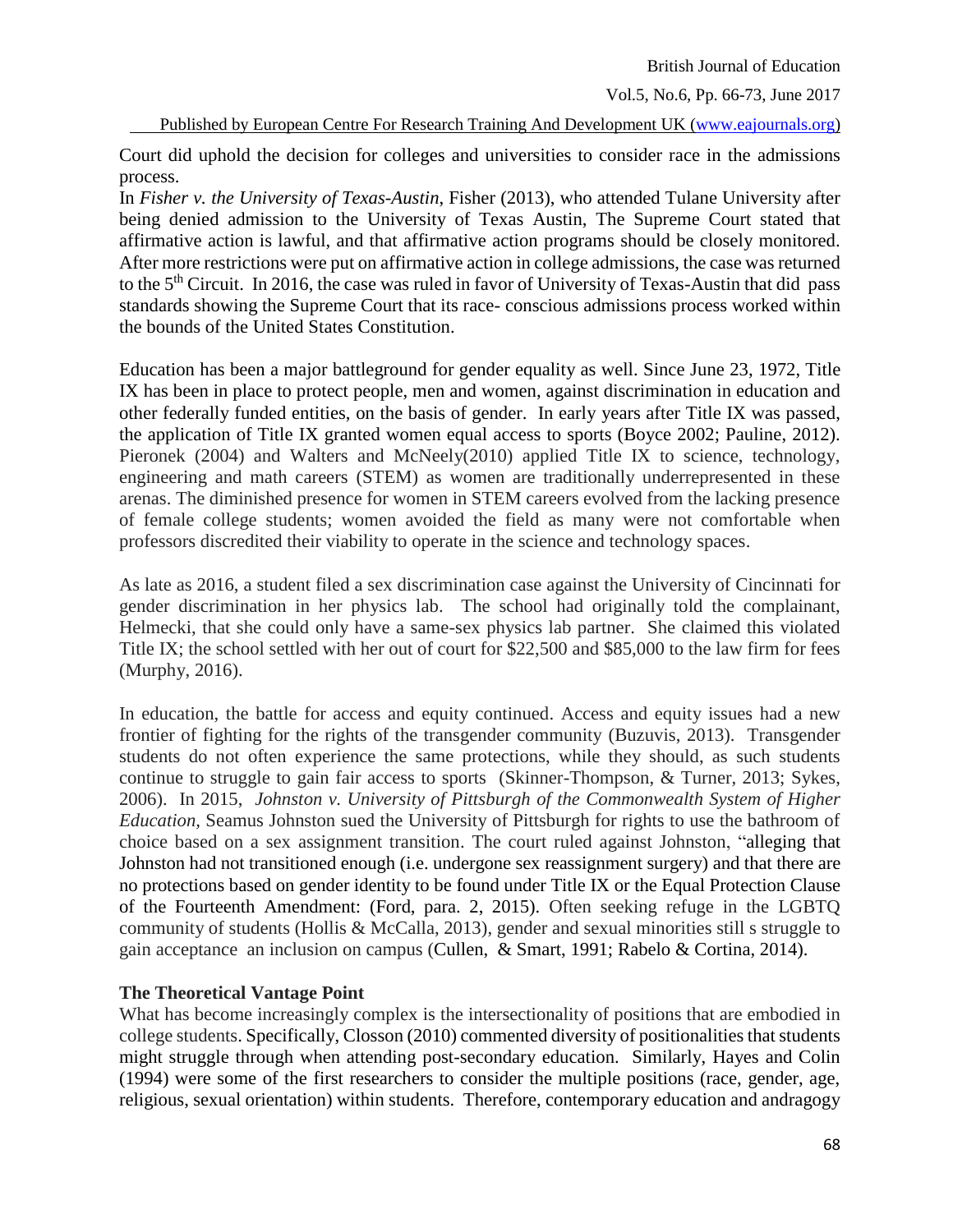Vol.5, No.6, Pp. 66-73, June 2017

Published by European Centre For Research Training And Development UK (www.eajournals.org)

need to remain cognizant of these multiple positions and approach students with culturally sensitive curriculum materials, and teaching methods.

A pioneer in the area, W.E.B. DuBois offered insight to the cultural dynamics and intersectionality many multicultural students face. DuBoisian theory provided some insight as to how a marginalized group can progress through the university cultural. While DuBois spoke of "the Negro" the status of said "Negro" was parallel to the status of contemporary marginalize groups with complex positionality.

After the Egyptian and Indian, the Greek and the Roman, the Teuton and the Mongolian, the Negro is a sort of seventh son, born with a veil, and gifted with a second sight in this American world, a world which yield to him no true self consciousness, but only lets him see himself through the revelation of the other world. It is a peculiar sensation, this double- consciousness, this sense of always looking at one's self through the eyes of others, of measuring one's soul by the tape of a world that looks on in assumed contempt and pity (DuBois, 1969, p.45)

Being 'too different' or kept at a distance , the 'Negro' Du Bois spoke of shared a similar status of marginality with others struggling to emerge from the margins. This is consistent with Brislin's commentary of the discomfort felt by the disenfranchised (Brislin,1993). In order to maneuver through a world that "looks on in amused contempt and pity" those with the multiple positionalities need to be aware of themselves and how society reflects on that positionailty.In addition to the DuBois commentary, Clark-Hine (1993) advanced and complicated DuBois double- conscious ness theory. While DuBois referred to a duality of vision- focusing specifically on the black male experience, Hine considered the multiplicity in marginalization due to the complex amalgam of religion, sexual orientation, gender, class, nationality or other attribute outside of a patriarchal and Caucasian experience (Hine, 1993).

Had DuBois specifically included the experiences and the lives of black women in his lament, he probably would have had to modify his prose. For Dubois, race was the master key to understanding American reality and the most post factor shaping identity…. He considered the issue of gender, instead of writing "one feels his twoness" he would have mused about how one feels her "fiveness:" Negro, American woman, poor, black woman. An examination of the separate realities and complex identifies of black women offers a great illumination of the power relations that operate along the interlocking grid of race, sex ad class in America (Hine, 1993, p.39).

Consequently, the practical and legal issues reflected upon in this paper are applicable to a variety of multiplicity positions, gay, Latino, and female; or black, Muslim, and female; or even Native American, female and disabled. Regardless of the combination, the intersectionality further subjugates the person in the complex position. Twoness as expressed by DuBois, quickly burgeoned to multiple combinations, all with their different perspectives from which they gaze, and different lens for how they are gazed upon. Once one grapples with and embraces the selfawareness, social status and individual foundation, an individual can better understand the cultural stratification and develop methods to succeed in this constraint or stratification (Hollis, 2016).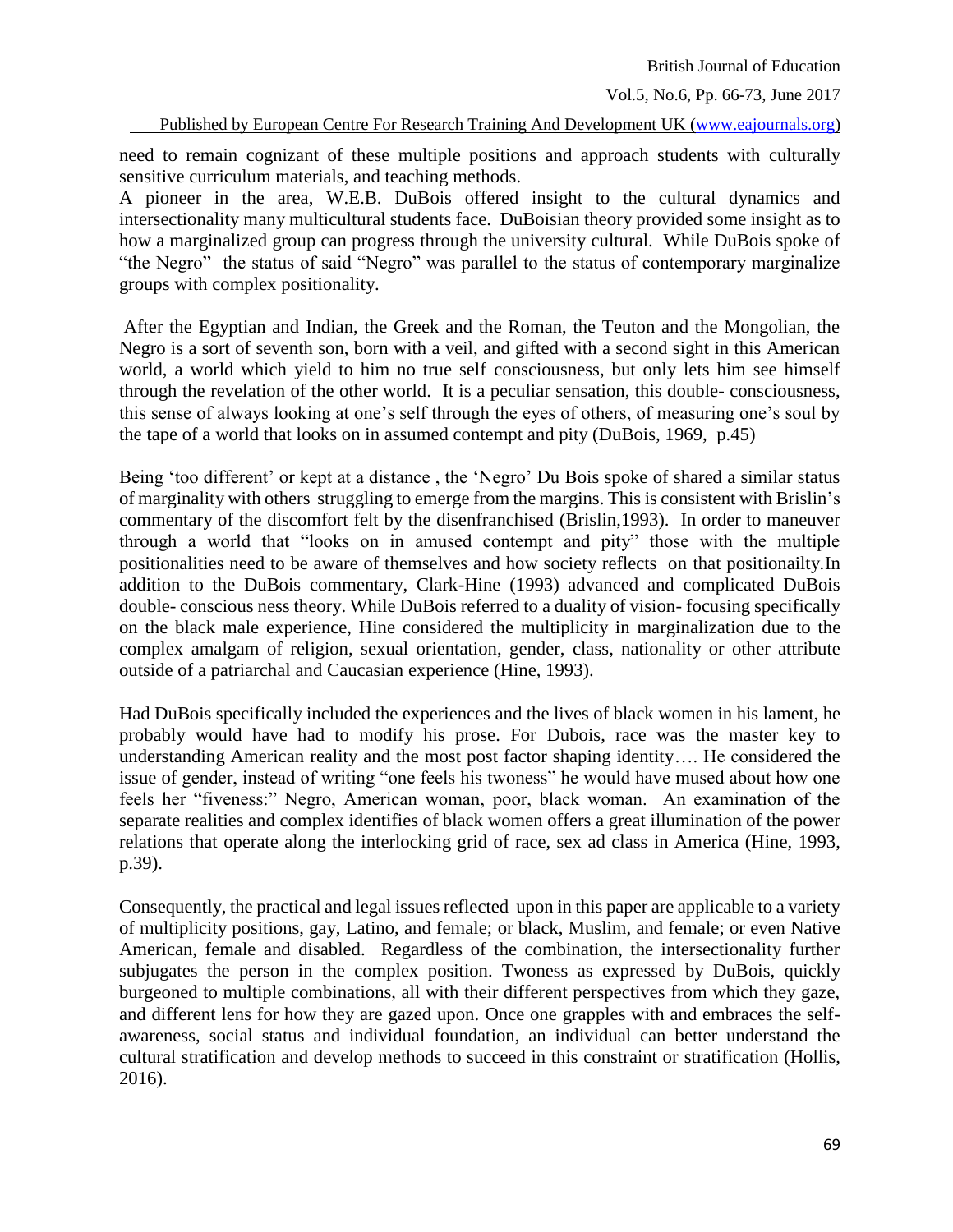Vol.5, No.6, Pp. 66-73, June 2017

Published by European Centre For Research Training And Development UK (www.eajournals.org)

The responsibility of the institution is to provide proper training for faculty, student support. Further policy makers should understand how this multiplicity for students is also a resource for the campus community. Institutions need to actively promote multiculturalism. Without leadership to truly embrace the diversity and multiplicity, they will in turn embrace the status quo and "perpetuate the privileged position of the group in power " (Barr, 1988 et al., p. 86).

### **RECOMMENDATIONS**

1. Clear training for student service personnel and faculty to understand all students ((Hollis, 2016b). Research shows that even for the most at risk student, caring and civil university personnel increase academic performance.

2. As more students from the gay and lesbian community present themselves openly, the campus community should do more than provide tacit acceptance. Involve the LGBTQ community in event planning, and policy development. Provide sensitivity training for faculty and staff.

3. Encourage multicultural symposiums with financial support, grants and progress of students' activities that address intersectionality. This not only encourages student engagement, it educates the campus community.

4. Given the multiplicity of students and staff on campus, potential conflict remains a constant part of the environment. Hiring and maintaining an ombudsman can mitigate the conflict (Hollis, 2016c). Ombuds are trained to be impartial and to catalog trends in different departments. Such data can inform administration and be considered during policy development.

# **CONCLUSION**

While both race and gender inequalities have evolved over time, it is evident that post-secondary environments have historical issues that continue to have an effect on diverse learner. Regarding gender, women, continue to excel in areas in which men lack. In the area of race Closson (2010); however women regardless of race are locked out executive positions in all sectors. These trends show that higher education still falls short in creating equality opportunity (Hollis, 1998) for all students. In turn, this paper not only calls for need for culturally sensitive teaching, but cultural sensitivity…period. An example of such is the Rooney Rule (Maravent, 2006) applied to the American National Football League (NFL) in which each search for head coach must include a person of color. Such a commitment to diversity is a winning situation for all involved. From another vantage point, the same applies to admissions and hiring; people from different backgrounds bring different and unique contributions to the organization. The recent Fisher (2013) decision may make racial inclusion more difficult, but it does allow for the reasonable justification for considering diversity as part of any institutional mission.

# **REFERENCES**

Barr, D. J., & Lenora, J. Strong. (1988). Embracing Multiculturalism; The Existing Contradictions. *NASPA Journal*, *26*, 85-90. Bowman, P. (2016). *Transforming Understandings of Diversity in Higher Education: Demography, Democracy, and Discourse*. P. A. Pasque, N. Ortega, M. P. Ting, & J. C.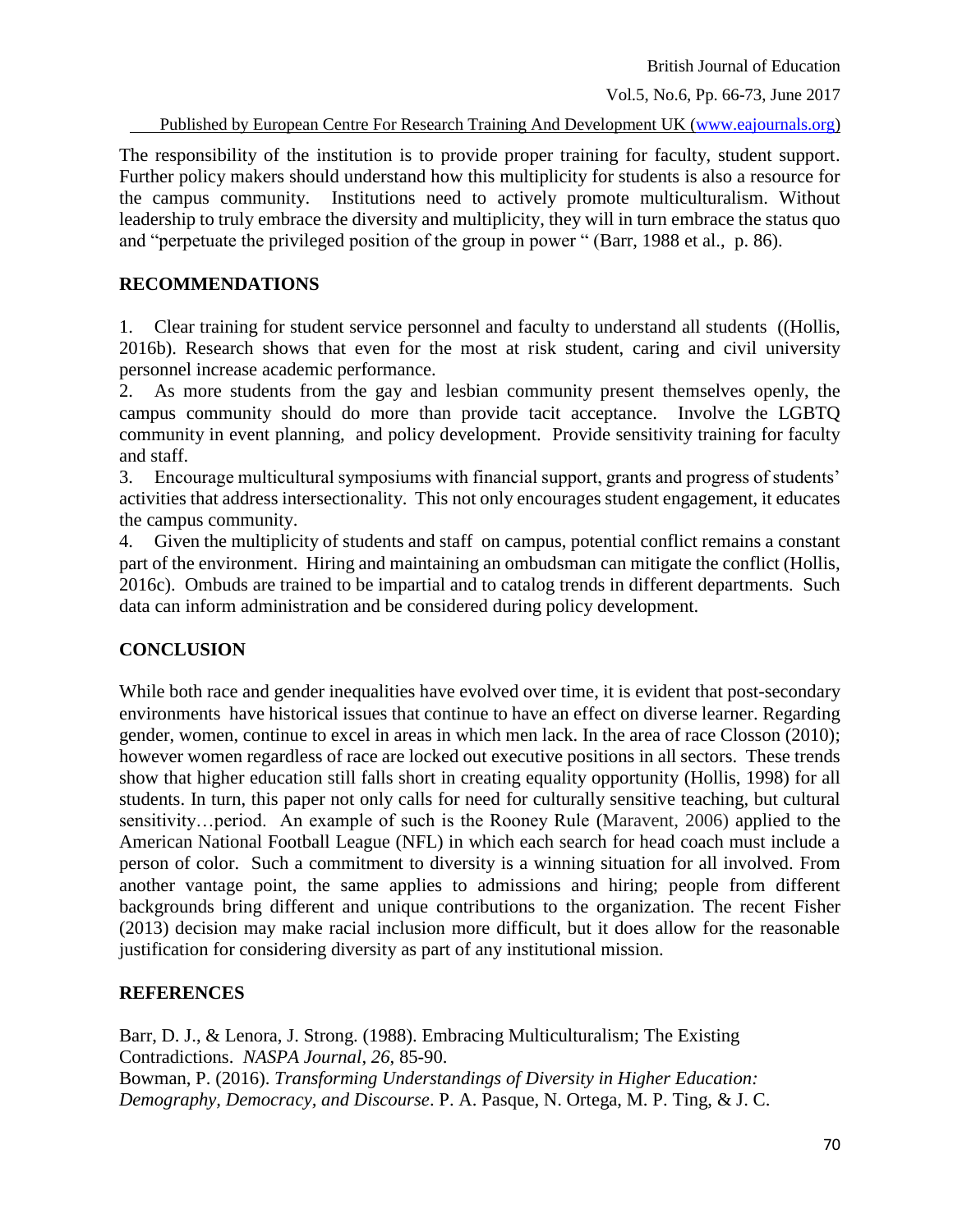Vol.5, No.6, Pp. 66-73, June 2017

Published by European Centre For Research Training And Development UK (www.eajournals.org)

Boyce, A. (2002). Title IX: What now? *Journal of Physical Education, 73*(7), 6–7.

Burkhardt (Eds.). Stylus Publishing, LLC.

Brislin, R. (1993). *Understanding culture's influence on behavior*. Harcourt Brace Jovanovich.

Broadbridge, A. (2010). Choice or constraint? Tensions in female retail executives' career

narratives. *Gender in Management, 25*(3), 244\_260. doi:10.1108/17542411011036437

*Brown v. Board of Education*, 347 U.S. 483, 74 S. Ct. 686, 98 L. Ed. 873 (1954).

Buchmann, C., DiPrete, T., & McDaniel, A. (2008). Gender inequalities in education. *Annu. Rev. Sociol, 34, 319-337.*

- Burgess, S., Wilson, D., & Lupton, R. (2005). Parallel lives? Ethnic segregation in schools and neighbourhoods. *Urban studies*, *42*(7), 1027-1056.
- Buzuvis, E. (2013). 'On the Basis of Sex': Using Title IX to Protect Transgender Students from Discrimination in Education.
- Closson, R. (2010). Critical race theory and adult education. *Adult Education Quarterly, 60(3), 261-283.*
- Congress, O. A. (2008). *Jobs for the Future, An Agenda for the Obama Administration and the 111th Congress; Ten ways the federal government can restore economic vitality and increase competitiveness through education and skill development.* Boston, MA: Obama Administration and the 111th Congress.
- Cullen, M., & Smart, J. (1991). Issues of gay, lesbian, and bisexual student affairs professionals.
- In V. A. Wall (Ed.), Beyond tolerance: Gays lesbians and bisexuals on campus

(pp. 179\_194). Alexandria, VA: American College Personnel Association.

- Dozier, R. (2010). The declining relative status of black women workers, 1980-2002. *Social Forces, 88*(4): 1833-1857.
- Du Bois, W. E. B., (1969). *The souls of black folk*. Signet Classics. New York.
- EEOC. (2017). Enforcement and litigation statistics. Retrieved from https://www.eeoc.gov/eeoc/statistics/enforcement/index.cfm
- *Fisher v. University of Texas at Austin*, 133 S. Ct. 2411, 570 U.S., 186 L. Ed. 2d 474 (2013).

Ford, Z. (2015). Look At How This University Responded After Winning Case Against Transgender Student It Expelled. *ThinkProgress.org*. Retrieved from https://thinkprogress.org/look-at-howthis-university-responded-after-winning-case-against-transgender-student-it-expelledb8921c65d5fb

*Grutter v. Bollinger*, 539 U.S. 306, 123 S. Ct. 2325, 156 L. Ed. 2d 304 (2003).

- Hayes, E., & Colin, S. A. (1994). Racism and sexism in the United States: Fundamental issues. *New directions for adult and continuing education*, *1994*(61), 5-16.
- Hakim, C. (2002). Lifestyle preferences as determinants of women's differentiated labor
- market careers. Work and Occupations, 29(4), 428\_459.
- Hacker, A. 2010. Two nations: Black and White, separate, hostile, unequal. Simon and Schuster.
- Hine, D. C. (1993). In the Kingdom of Culture. *Lure and Loathing: Essays on Race, Identity, and the Ambivalence of Assimilation, edited by Gerald Early*, 337-51.
- Hollis, L. P. (1998). Equal opportunity for student-athletes: Factors influencing student-athlete graduation rates in higher education. Ann Arbor Michigan: Boston University
- Hollis, L. P., & McCalla, S. A. (2013). Bullied back in the closet. *Journal of Psychological Issues in Organizational Culture*, *4*(2), 6-16.
- Hollis, L. P. (2016). Bruising the Bottom Line: Cost of Workplace Bullying and the Compromised Access for Underrepresented Community College Employees. In *The Coercive Community*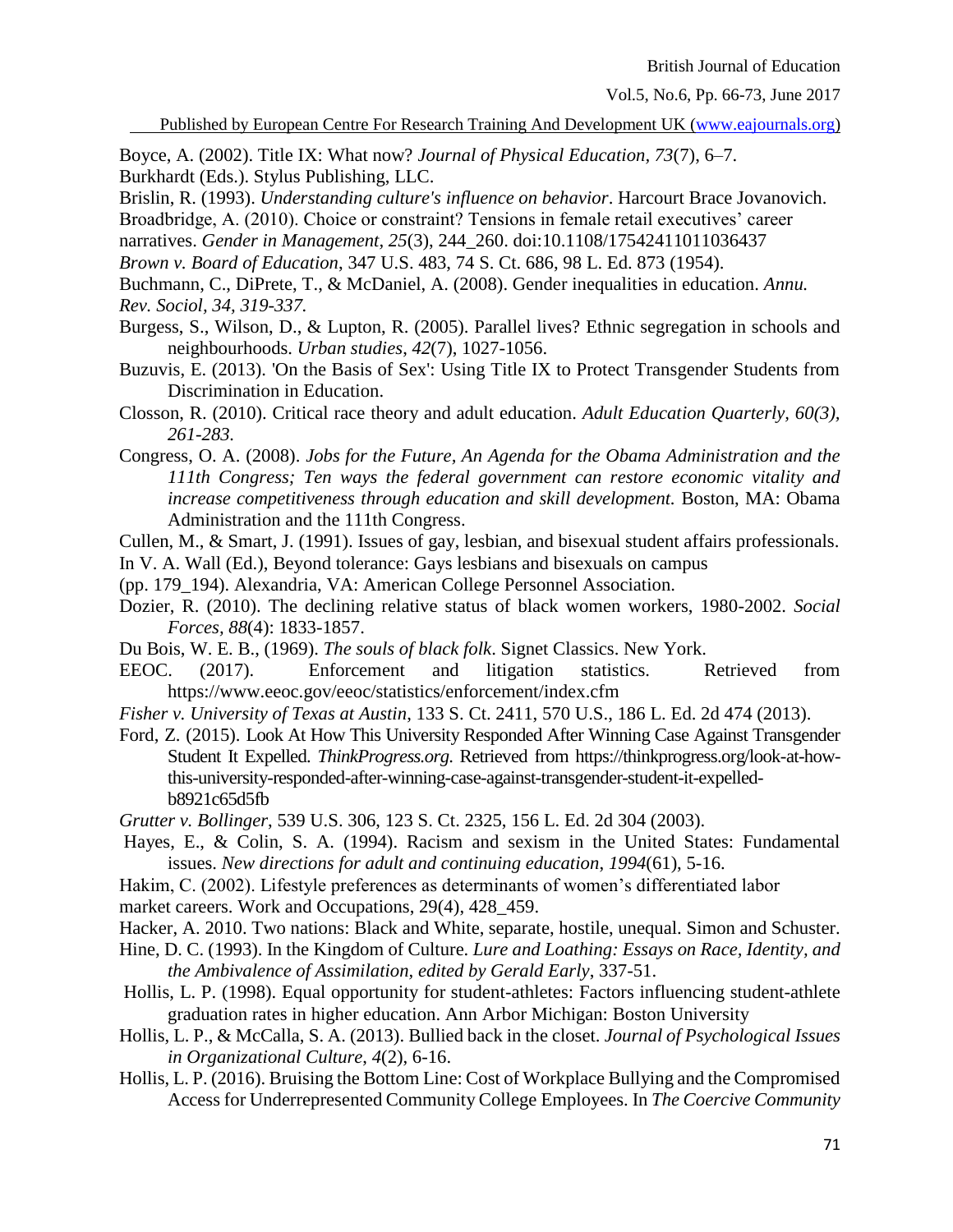Vol.5, No.6, Pp. 66-73, June 2017

Published by European Centre For Research Training And Development UK (www.eajournals.org)

*College: Bullying and its Costly Impact on the Mission to Serve Underrepresented Populations* (pp. 1-26). Emerald Group Publishing Limited.

- Hollis, L. P. (2016a). Socially Dominated: The Racialized and Gendered Positionality of Those Precluded from Bullying. In *The Coercive Community College: Bullying and its Costly Impact on the Mission to Serve Underrepresented Populations* (pp. 103-112). Emerald Group Publishing Limited.
- Hollis, L. P. (2016b). The Importance of Professor Civility in a Computer-Based Open-Access Environment for a Minority-Serving Institution. In *The Coercive Community College: Bullying and its Costly Impact on the Mission to Serve Underrepresented Populations* (pp. 65-82). Emerald Group Publishing Limited.
- Hollis, L.P. (2016). Canary in the mine: Ombuds as first alerts for workplace bullying on campus. *Journal of International Ombudsman Association*, *9*(1), 23-31.
- Hollis, L. P., & McCalla, S. A. (2013). Bullied back in the closet. *Journal of Psychological Issues in Organizational Culture*, *4*(2), 6-16.
- *Johnson v. BOARD OF REGENTS OF UNIVERSITY OF GA.*, 263 F.3d 1234 (11th Cir. 2001).
- *Johnston v. UNIV. OF PITTSBURGH OF COM. SYSTEM*, 97 F. Supp. 3d 657 (W.D. Pa. 2015).
- Maravent, B. A. (2006). Is the Rooney Rule Affirmative Action-Analyzing the NFL's Mandate to Its Clubs regarding Coaching and Front Office Hires. *Sports Law. J.*, *13*, 233.
- Martin, B. (1997). Culturally Responsive Teaching. *A Review of Research and Literature*.
- *Mendez v. Westminister School Dist.*, 64 F. Supp. 544 (S.D. Cal. 1946).
- Moynihan, D. (1997). The Negro Family: The Case for National Action. 1965. *African American Male Research*.
- Mitchell, M., Leachman, M. & Masterson, K. (2016). Funding Down, Tuition Up State Cuts to Higher Education Threaten Quality and Affordability at Public Colleges. Center on Budget and Policy Priorities. Washington, DC.
- Murphy, K. (2016). UC, student settle sex discrimination lawsuit. *Cincinnati.com***.** Retrieved from http://www.cincinnati.com/story/news/2016/12/21/uc-student-settle-sex-discriminationlawsuit/95692962/

Rabelo, V. C., & Cortina, L. M. (2014). Two sides of the same coin: Gender harassment and heterosexist harassment in LGBQ work lives. *Law and Human Behavior, 38*(4),

378\_391. doi:10.1037/lhb0000087

Pauline, G. (2012). Celebrating 40 years of Title IX: How far have we really come?

*Journal of Physical Education, Recreation & Dance, 83*(8), 4–56.

Pieronek, C. (2004). Title IX and gender equity in science, technology, engineering and

mathematics education: No longer an overlooked application of the law. *JC & UL*, *31*, 291.

Pratto, F., Sidanius, J., Stallworth, L. M., & Malle, B. F. (1994). Social dominance orientation:

A personality variable predicting social and political attitudes. *Journal of*

*Personality and Social Psychology, 67*(4), 741\_763.

- Sidanius, J., & Pratto, F. (1999). *Social dominance: An intergroup theory of social hierarchy and oppression*. Cambridge: Cambridge University Press.
- Skinner-Thompson, S., & Turner, I. M. (2013). Title IX's Protections for Transgender Student Athletes. *Wis. JL Gender, & Soc'y*, *28*, 271.
- Sykes, H. (2006). Transsexual and transgender policies in sport. *Women in Sport and Physical Activity Journal*, *15*(1), 3-13.